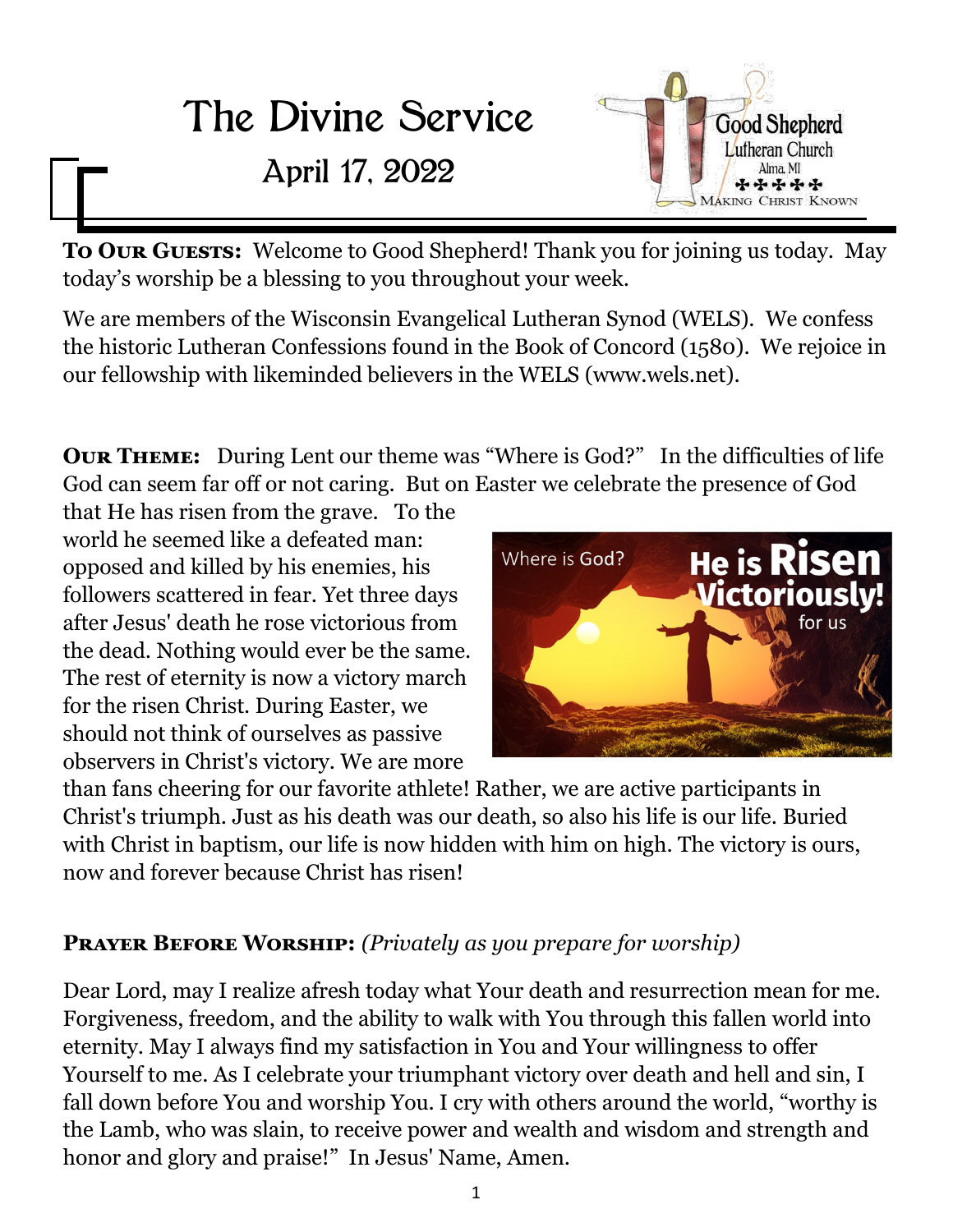带 Call to Worship 带 *God said, "Where ever I cause my name to be honored, I will come to you and bless you." (Exodus 20:24)*

Pastor: In the name of the Father and of the Son  $\dagger$  and of the Holy Spirit.

# **Congregation: Amen.**

P: Christ is risen!

# **C: He is risen indeed!**

P: Let us rejoice and give thanks to God for the victory our Lord Jesus Christ won by his death and resurrection. It is for us that he has triumphed.

# **C: Thanks be to God! He gives us the victory through our Lord Jesus Christ.**

P: We were therefore buried with him through baptism into death in order that, just as Christ was raised from the dead through the glory of the Father, we too may live a new life.

# **C: Thanks be to God! He gives us the victory through our Lord Jesus Christ.**

| <b>EASTER HYMN OF PRAISE</b>                                                                                                                                                    | <i>"Jesus Christ is Risen Today"</i>                                                                                                                                   | CW 157 |
|---------------------------------------------------------------------------------------------------------------------------------------------------------------------------------|------------------------------------------------------------------------------------------------------------------------------------------------------------------------|--------|
| Jesus Christ is ris'n today, Alleluia!<br>our triumphant holy day, Alleluia!<br>who did once upon the cross, Alleluia!<br>suffer to redeem our loss. Alleluia!                  |                                                                                                                                                                        |        |
| Hymns of praise then let us sing, Alleluia!<br>unto Christ, our heav'nly King, Alleluia!<br>who endured the cross and grave, Alleluia!<br>sinners to redeem and save. Alleluia! |                                                                                                                                                                        |        |
|                                                                                                                                                                                 | But the pains which he endured, Alleluia!<br>our salvation have procured; Alleluia!<br>now above the sky he's King, Alleluia!<br>where the angels ever sing. Alleluia! |        |
|                                                                                                                                                                                 | Sing we to our God above, Alleluia!<br>praise eternal as his love; Alleluia!<br>praise him, all ye heav'nly host, Alleluia!<br>Father, Son, and Holy Ghost. Alleluia!  |        |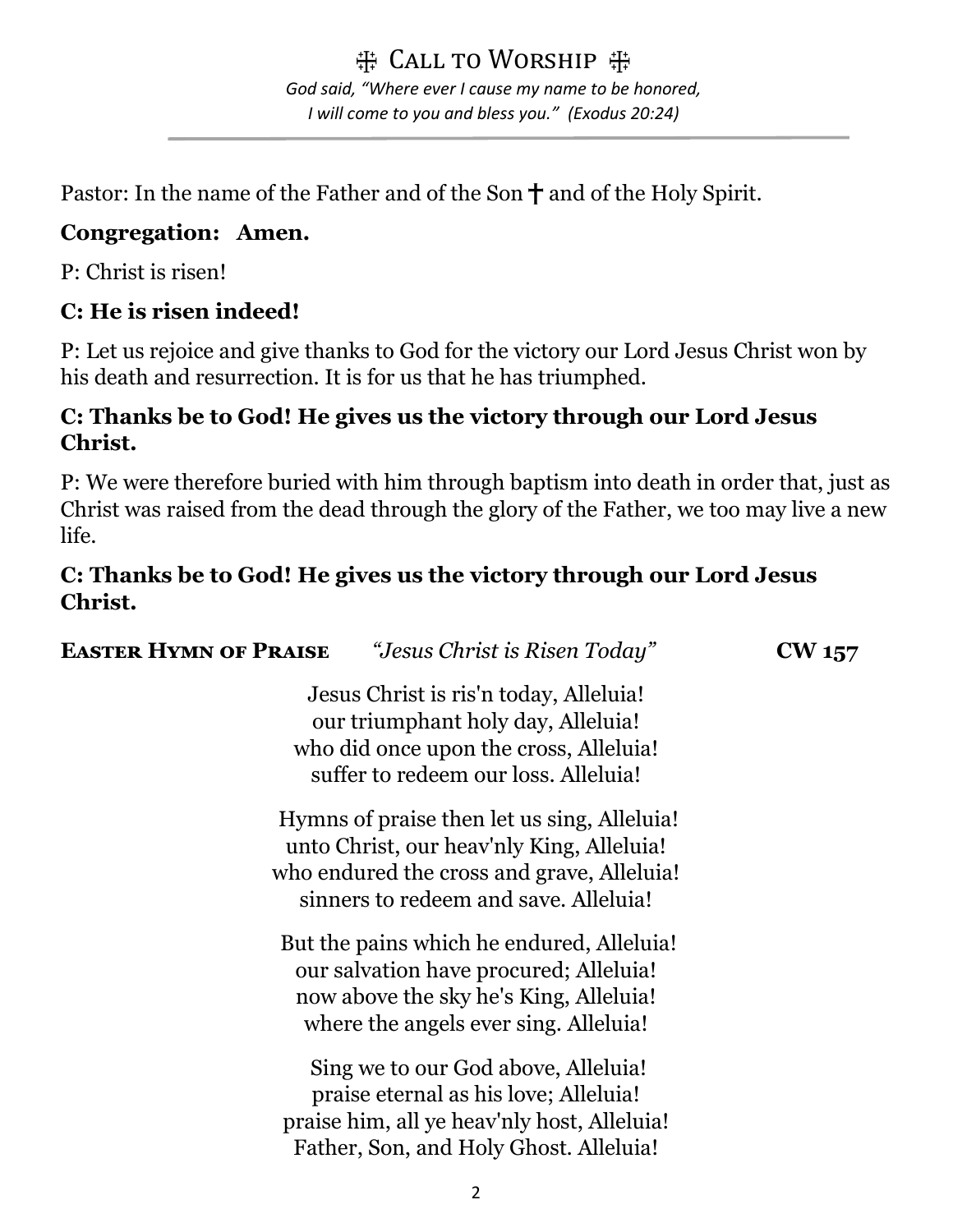# $#$  **Confession & Proclamation of Forgiveness**

*Repent, then, and turn to God, so that your sins may be wiped out, that times of refreshing may come from the Lord,* (Acts 3:19)

P: "We know that Christ, being raised from the dead, will never die again; death no longer has dominion over him. For the death he died he died to sin, once for all, but the life he lives he lives to God. So you also must consider yourselves dead to sin and alive to God in Christ Jesus." Romans 6:8–11

# **C: I caused Your grief and sighing by evils multiplying as countless as the sands. It was our sin that caused Christ to die to ransom us from the death of sin. By the power of Your death and resurrection, Lord Jesus, forgive us and raise us to new life.**

P: The risen Jesus is the one appointed by God to be judge of the living and the dead. Whoever believes in Him receives forgiveness of sins through His name. In the stead and by the command of my Lord Jesus Christ I forgive you all your sins in the name of the Father and of the + Son and of the Holy Spirit.

# **C: Amen.**

*(tune: Be Still My Soul CW415)*

z **I now shall live as one who's been forgiven; I'll walk with joy to know my debts are paid. I know my name is clear before my Father I am His child, and I am not afraid. I'm raised with Christ, new life is freely given. So now I'm free to live for Him always.**

**Your Hallowed Name, O may I bear with honor, And may your living kingdom come in me. The Bread of Life, O may I share with fervor, And may you feed a hungry world through me. So greatly pardoned, I'll forgive my brother; The law of love I gladly will obey.**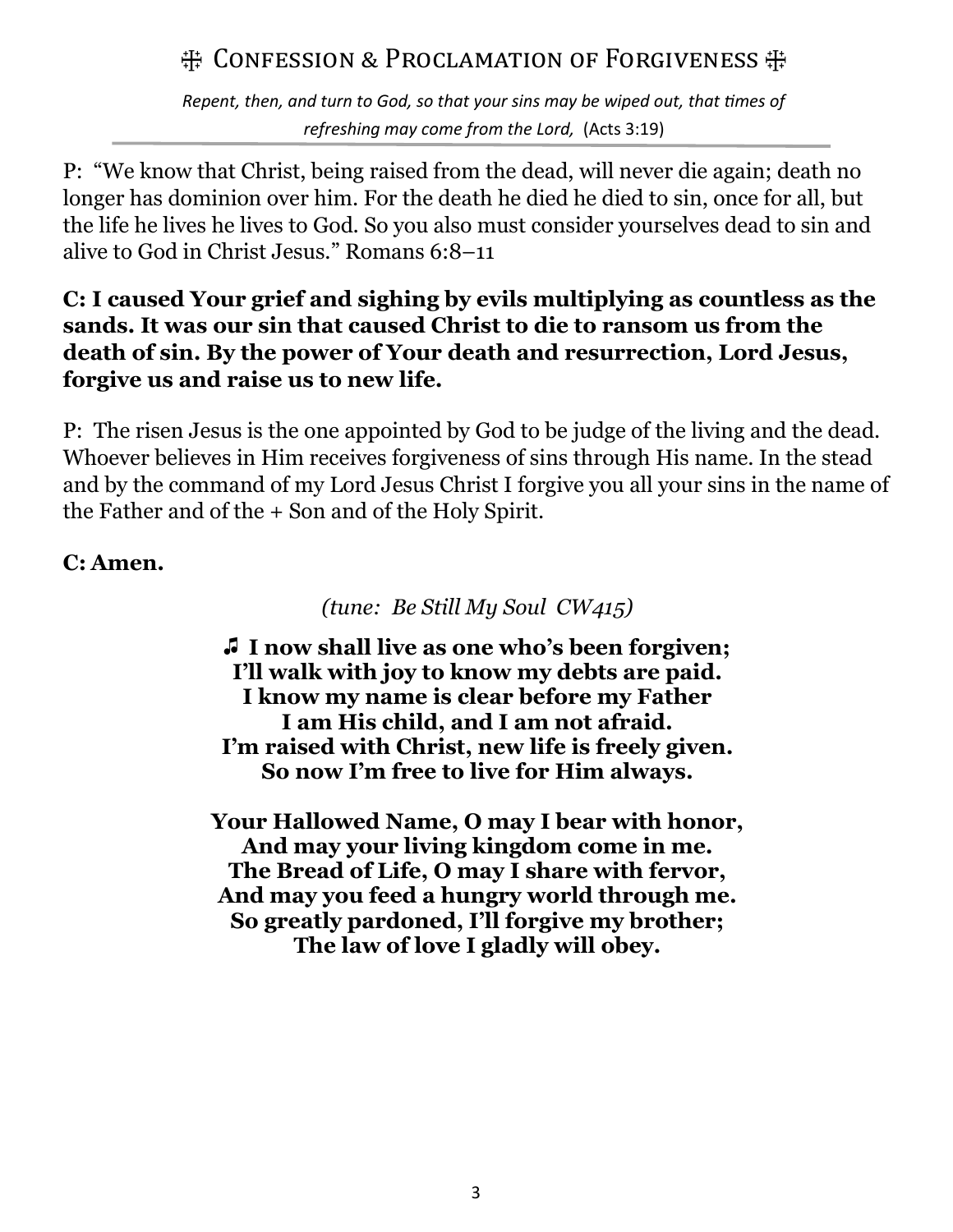# **THE MINISTRY OF THE WORD**

*Wherever I cause my Name to be known, I will come to you and bless you." Exodus 20:24)*

#### **THE OLD TESTAMENT LESSON: Isaiah 25:6–9**

On this mountain the Lord of Armies will prepare for all peoples a banquet of rich food, a banquet of aged wines, with the best cuts of meat, and with the finest wines. <sup>7</sup>On this mountain he will destroy the shroud that covers all peoples, the burial cloth stretched over all nations. <sup>8</sup>He has swallowed up death forever! The Lord God will wipe away the tears from every face. He will take away the shame of his people throughout the earth. For the LORD has spoken. <sup>9</sup>On that day it will be said, "Look, here is our God! We waited for him, and he saved us! This is the LORD! We waited for him. Let us be glad and rejoice in his salvation!" These are the words of our God.

This is the word of God.

#### *(Tune: CW 153)*

# **Alleluia! Jesus lives! He is now the living one; From the gloomy house of death forth the conqueror has gone, Bright forerunner to the skies of his people, yet to rise.**

#### **Second Lesson: 1 Corinthians 15:51–57**

Look, I tell you a mystery. We will not all sleep, but we will all be changed, <sup>52</sup>in a moment, in the blink of an eye, at the last trumpet. For the trumpet will sound, and the dead will be raised imperishable, and we will be changed. 53For this perishable body must put on imperishability, and this mortal body must put on immortality. 54But once this perishable body has put on imperishability, and this mortal body has put on immortality, then what is written will be fulfilled: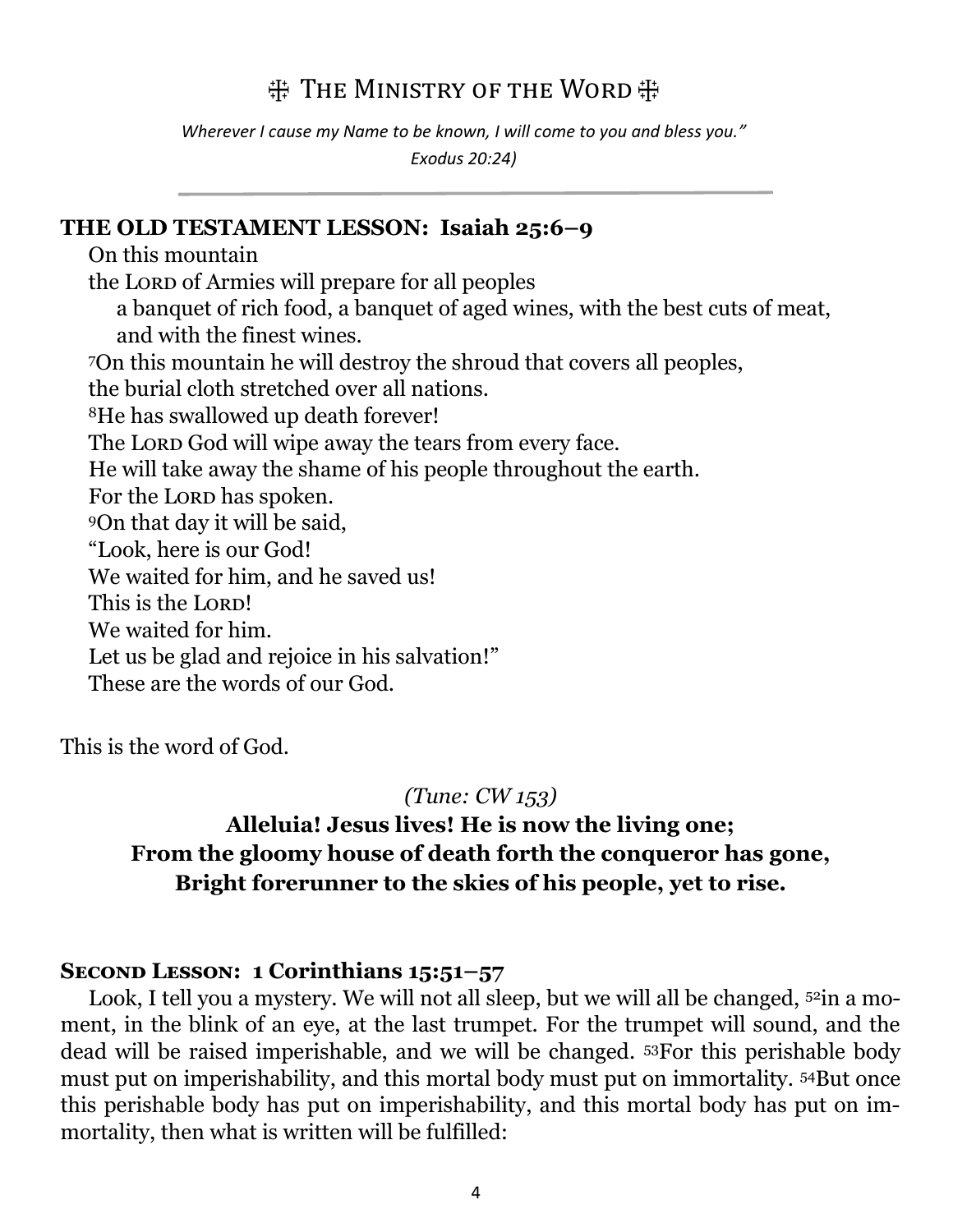Death is swallowed up in victory. <sup>55</sup>Death, where is your sting? Grave, where is your victory?

<sup>56</sup>The sting of death is sin, and the power of sin is the law. 57But thanks be to God, who gives us the victory through our Lord Jesus Christ!

#### **C: Alleluia! Christ Jesus abolished death and brought life and immortality to light through the Gospel. Alleluia!**

#### *(Tune: CW 153)*

**Jesus lives! Let all rejoice; praise him ransomed ones of earth. Praise him in a nobler song, cherubim of hev'nly birth. Praise the Victor king, whose sway sin and death and hell obey.** 

**Jesus lives! And thus my soul, life is yours eternally; Joined to him your living head, Where he is you too shall be; You with him at his right hand victor over death shall stand.**

#### **The Account of Jesus' Resurrection: John 20:1-18 and Luke 24:1–12**

**Pastor:** On the first day of the week, very early in the morning, the women went to the tomb, carrying the spices they had prepared. They found that the stone had been rolled away from the tomb. Mary Magdalene left and ran to Simon Peter and the other disciple, the one Jesus loved. "They have taken the Lord out of the tomb," she told them, "and we don't know where they put him!" When the other women went in, they did not find the body of the Lord Jesus. While they were wondering about this, suddenly two men stood by them in dazzling clothing. The women were terrified and bowed down with their faces to the ground.

All: The men said to them, "Why are you looking for the living among the dead? <sup>6</sup>He is not here, but has been raised! Remember how he told you while he was still in Galilee 7that the Son of Man must be delivered over to the hands of sinful men, and be crucified, and the third day rise again?" 8Then they remembered his words.

**C:** (CW 152)

z **I know that my Redeemer lives; What comfort this sweet sentence gives! He lives, he lives, who once was dead He lives my ever-living Head!**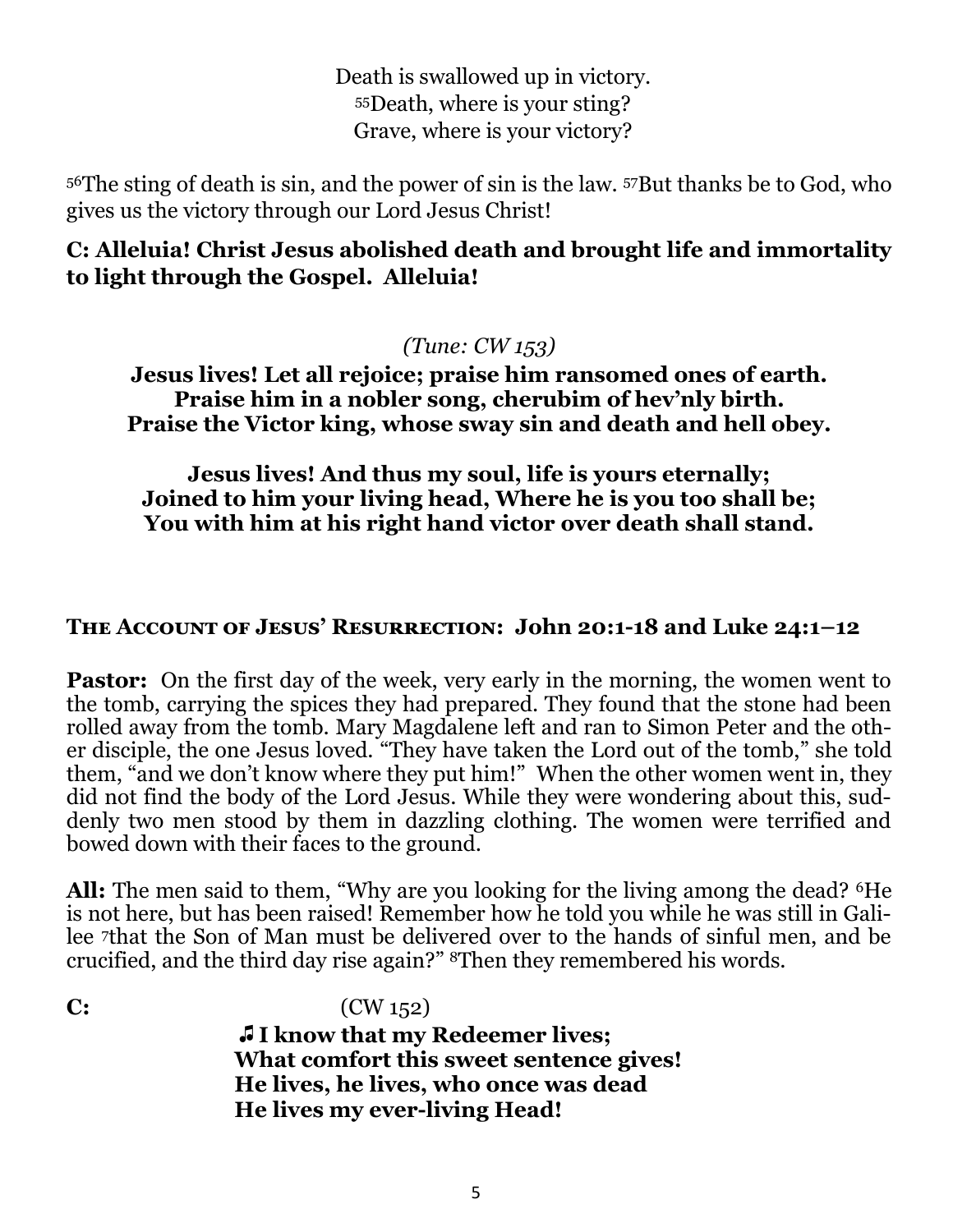#### **He lives triumphant from the grave He lives eternally to save. He lives all glorious in the sky; He lives exalted there on high.**

**All:** When they returned from the tomb, they told all these things to the Eleven and to all the rest. Yet these words seemed to them like nonsense, and they did not believe them.

**Men:** So Peter and the other disciple went out, heading for the tomb. The two were running together, but the other disciple outran Peter and got to the tomb first. Bending over, he saw the linen cloths lying there, yet he did not go in.

**Pastor:** Then Simon Peter, who was following him, arrived and went into the tomb. He saw the linen cloths lying there. 7The cloth that had been on Jesus' head was not lying with the linen cloths, but was folded up in a separate place by itself.

**Women:** Then the other disciple, who arrived at the tomb first, also entered. He saw and believed. (They still did not yet understand the Scripture that he must rise from the dead.)

**Pastor:** Then the disciples went back to their homes amazed at what had happened. But Mary stood outside facing the tomb, weeping. As she wept, she bent over, looking into the tomb. She saw two angels in white clothes sitting where the body of Jesus had been lying, one at the head and one at the feet. They asked her, "Woman, why are you weeping?"

**Women:** She told them, "Because they have taken away my Lord, and I don't know where they have laid him."

**Pastor:** After she said this, she turned around and saw Jesus standing there, though she did not know it was Jesus.

#### z **He lives to silence all my fears He lives to wipe away my tears. He lives to calm my troubled heart; He lives all blessings to impart**

**Men:** Jesus said to her, "Woman, why are you weeping? Who are you looking for?"

**Women:** Supposing he was the gardener, she replied, "Sir, if you carried him off, tell me where you laid him, and I will get him."

**Men:** Jesus said to her, "Mary."

**Women:** She turned and replied in Aramaic, "Rabboni!" (which means, "Teacher").

**Pastor:** Jesus told her, "Do not continue to cling to me, for I have not yet ascended to my Father. But go to my brothers and tell them, 'I am ascending to my Father and your Father—to my God and your God.'"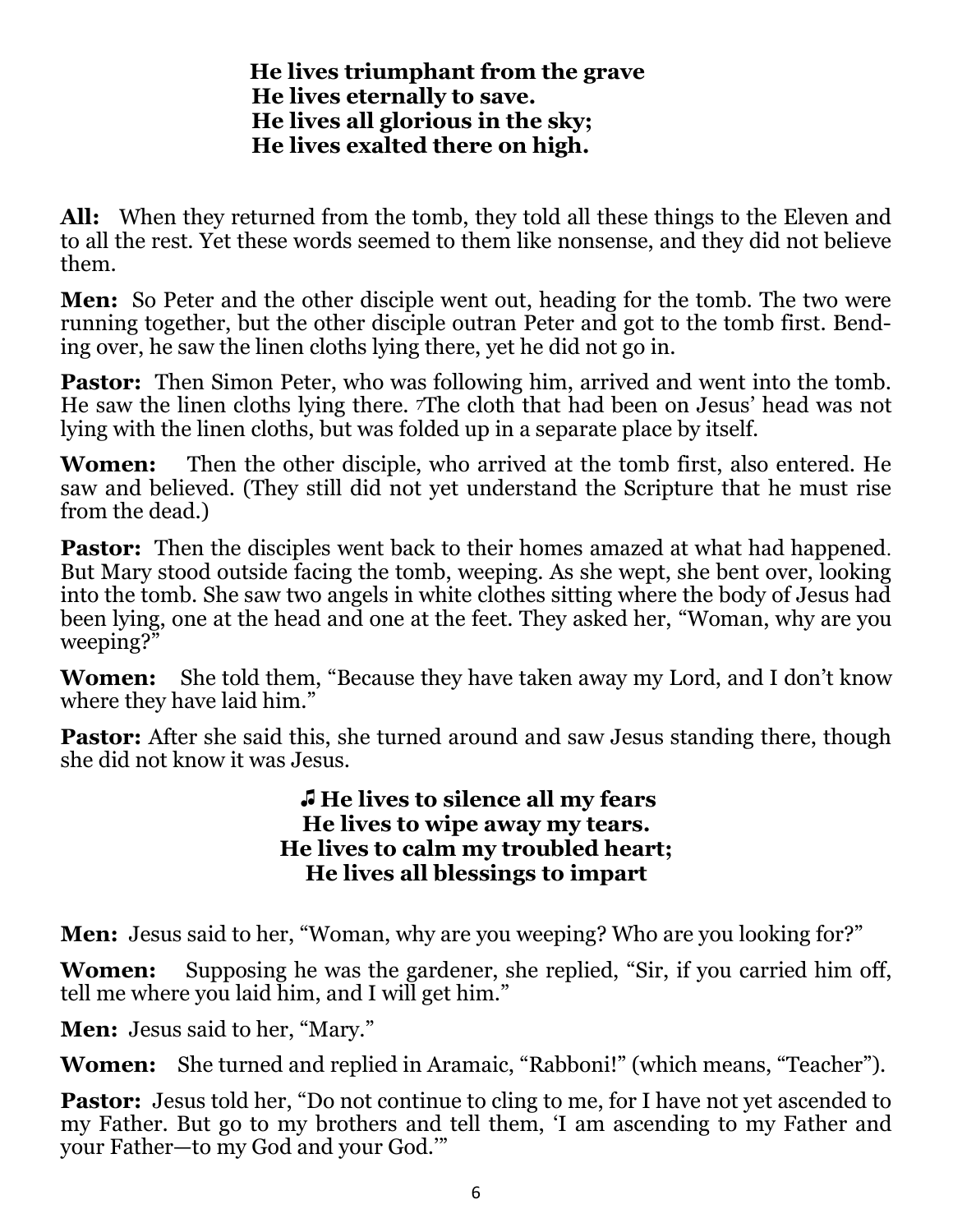**All:** Mary Magdalene went and announced to the disciples, "I have seen the Lord!" She also told them the things he said to her.

|        | (CW 152)                                       |
|--------|------------------------------------------------|
|        | <b>I</b> He lives and grants me daily breath;  |
|        | He lives, and I shall conquer death.           |
|        | He lives my mansion to prepare;                |
|        | He lives to bring me safely there.             |
|        | He lives all glory to his name!                |
|        | He lives, my Jesus, still the same.            |
|        | Oh, the sweet joy this sentence gives:         |
|        | "I know that my redeemer lives!"               |
| TEXT:  | 1 Corinthians 15:20-28                         |
| THEME: | WHERE IS GOD? RISEN FROM THE GRAVE IN VICTORY! |

# 带 Our Response to God's Word #

*And God is able to make all grace abound to you, so that in all things at all times, having all that you need, you will abound in every good work.* (2 Corinthians 9:8)

#### **Hymn of Response and Faith**

#### *(CW 143)*

z He's risen, He's risen, Christ Jesus, the Lord; Death's prison he opened, incarnate, true Word. Break forth, hosts of heaven, in jubilant song While earth, sea and mountain the praises prolong.

Oh, where is your sting, death? We fear you no more; Christ rose, and now open is fair Eden's door. For all your transgressions his blood does atone; Redeemed and forgiven, we now are his own.

#### **Prayers**

P:Risen Lord,

#### **C: In you we have life and victory!**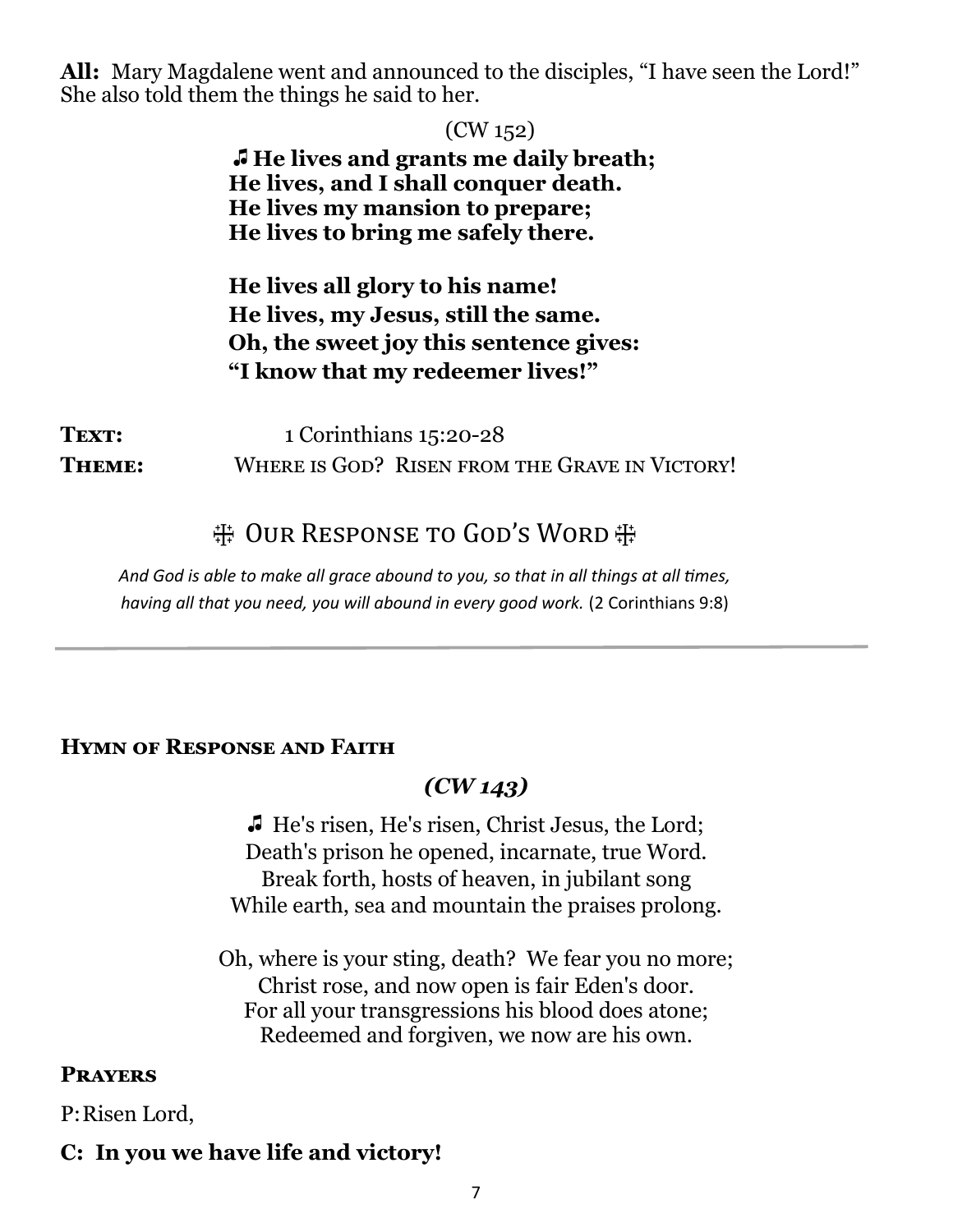P: Crucified and risen Savior, the world offers us false hope and peace that is easily lost. In you alone we have a living hope and peace that can never be taken from us. In you alone we have victory over death and the hope and promise of the resurrection.

# **C: In you we have life and victory!**

P: Crucified and risen Savior, empower us as Easter people, as your servants to carry the good news of salvation to people who are without hope. Help us to bring your comfort and care to those who are filled with despair and fear. Risen Lord,

# **C: In you we have life and victory!**

P: Crucified and risen Savior, just as you rose bodily from the dead, on the Last Day, at your command, we too will rise, transformed and glorified, to live in your presence forever. With all the saints we will praise you, the Lamb who was slain for us, the King of kings and Lord of lords. Risen Lord,

# **C: In you we have life and victory!**

P: Amen.

# **Lord's Prayer**

**Our Father who art in heaven, hallowed be thy name; thy kingdom come; thy will be done on earth as it is in heaven; give us today our daily bread; and forgive us our trespasses, as we forgive those who trespass against us; and lead us not into temptation but deliver us from evil; for thine is the kingdom and the power and the glory forever and ever. Amen**

#### **The Lord's Blessing**

| <b>CLOSING HYMN:</b> | Jesus Lives! The Victory's Won        | <b>CW 145</b> |
|----------------------|---------------------------------------|---------------|
|                      | Jesus lives! The vict'ry's won!       |               |
|                      | Death no longer can appall me;        |               |
|                      | Jesus lives! Death's reign is done!   |               |
|                      | From the grave Christ will recall me. |               |
|                      | Brighter scenes will then commence;   |               |
|                      | This shall be my confidence.          |               |
|                      | Jesus lives! For me He died.          |               |
|                      | Hence will I, to Jesus living,        |               |
|                      | Pure in heart and act abide,          |               |
|                      | Praise to Him and glory giving.       |               |